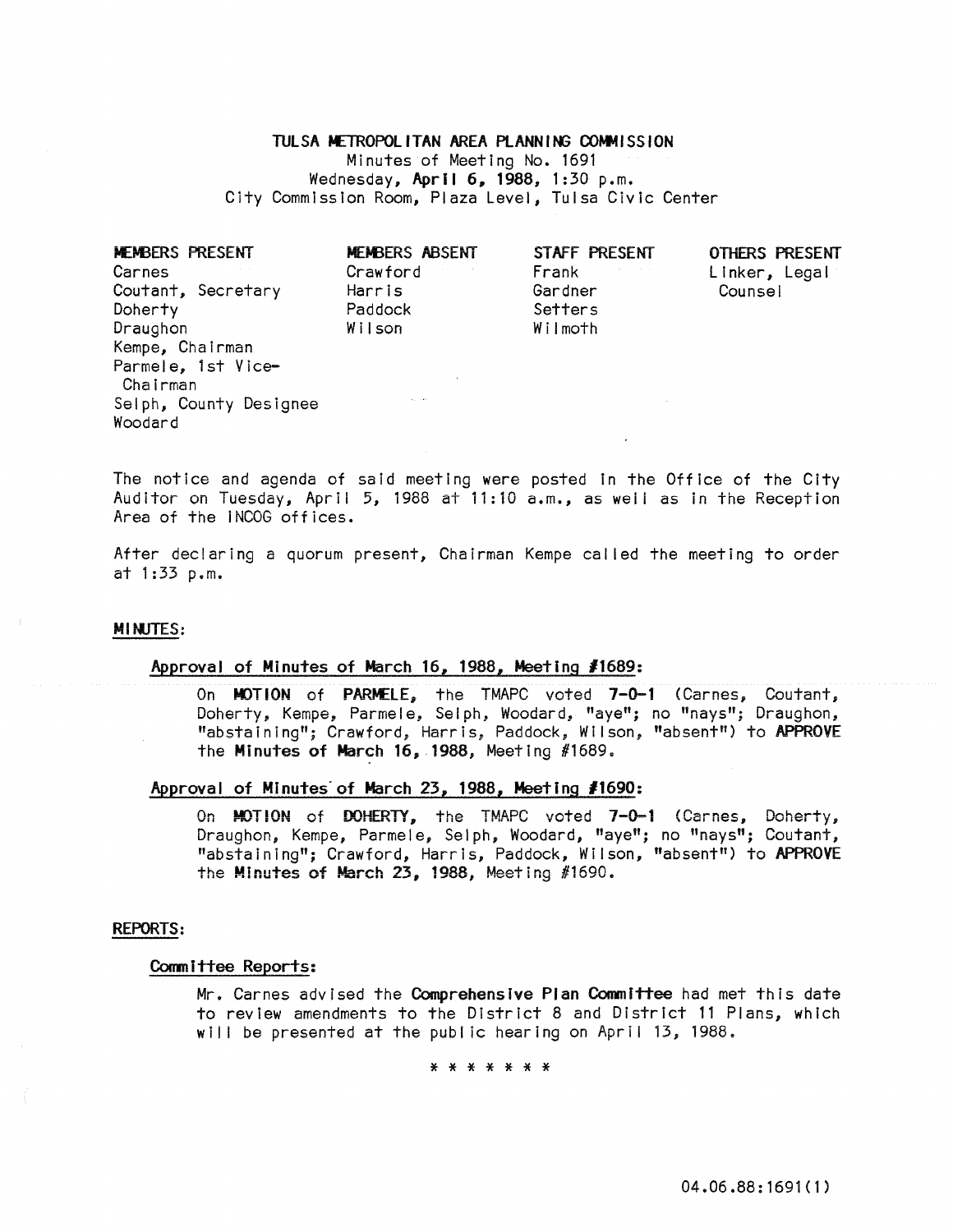## REPORTS: Committee - Cont'd

Mr. Doherty reported that the Rules & Regulations Committee had also met this date to review proposed amendments to the Tulsa City and County Zoning Codes as relates to sexually-oriented businesses, and the Committee recommended that a public hearing be set for April 27, 1988 to consider this Issue.

On MOTION of DOHERTY, the TMAPC voted 8-0-0 (Carnes, Coutant, Doherty, Draughon, Kempe, Parmele, Selph, Woodard, "aye"; no "nays"; no "abstentions"; Crawford, Harris, Paddock, Wilson, "absent") to SET a Public Hearing for April 27, 1988 to consider amendments to the Tulsa City and County Zoning Codes as relates to sexually-oriented businesses, and as recommended by the Rules & Regulations Committee.

### \* \* \* \* \* \* \*

Mr. Parmele advised the Budget and Work Program Committee would be meeting next Tuesday, April 12th, at the INCOG offices to review replies and comments to their March 23rd correspondence soliciting Input for the FY 88-89 INCOG Budget & Work Program.

### SUBDIVISIONS:

CHANGE OF ACCESS:

Brookside Center (2592) SW/c of East 45th Place & South Peoria Avenue (CS)

Staff advised the purpose of the access change was to move one access point 36' north, as recommended by the Traffic Engineer. However, the total number of access poJnts would remain the same.

### TMAPC ACTION: 8 members present

On MOTION of PARMELE, the TMAPC voted 8-0-0 (Carnes, Coutant, Doherty, Draughon, Kempe, Parmele, Selph, Woodard, "aye"; no "nays"; no "abstentions"; Crawford, Harris, Paddock, Wilson, "absent") to APPROVE the Access Change for Brookside Center, as recommended by Staff and the Traffic Engineer.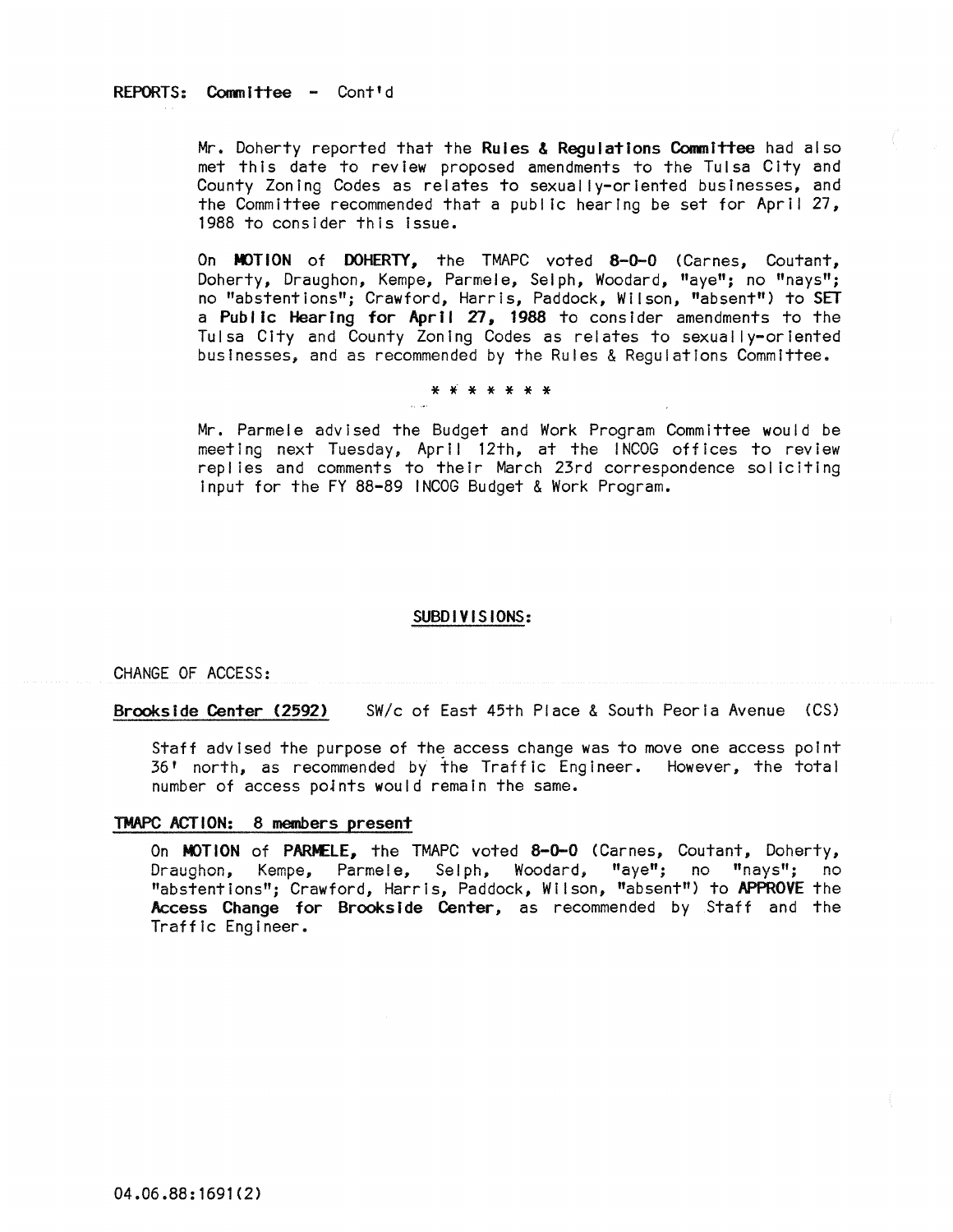LOT SPLITS FOR RATIFICATION OF PRIOR APPROVAL:

|  | 17014 (393) Farris       |  | 17020 (1694) Tamarac         |
|--|--------------------------|--|------------------------------|
|  | 17016 (382) 4th National |  | 17021 (1292) Am. Association |
|  | 17017 (382) 4th National |  |                              |

# TMAPC ACTION: 8 members present

On MOTION of WOODARD, the TMAPC voted 8-0-0 (Carnes, Coutant, Doherty, Draughon, Kempe, Parmele, Selph, Woodard, "aye"; no "nays"; no "abstentions"; Crawford, Harris, Paddock, Wilson, "absent") to APPROVE the Above Listed Lot Spl its for Ratification of Prior Approval, as recommended by Staff.

## ZON ING PUBLIC HEARING:

Appl icatlon No.: PUD 436 Present Zoning: RS-1 Applicant: Norman (Lashley) Location: East of the NE/c of South Columbia Avenue & East 44th Place Date of Hearing: April 6, 1988 (Continued from 3/23/88) Presentation to TMAPC by: Mr. Charles Norman, 909 Kennedy Building (583-7571)

### Staff Recommendation:

The subject tract has a net area of five acres, RS-l underlying zoning and Is located east of the northeast corner of South Columbia Avenue and East 44th Place. This property is described as Lot 6, Block 6, Villa Grove Park Addition and is bounded by the campus of Edison Junior and Senior High Schools on the north. A total of 15 dwelling units is proposed on the site which has a depth of approximately 305' and a frontage along East  $44<sup>th</sup>$  Piace of  $724<sup>th</sup>$ . The tract is traversed by a large watercourse which intersects the frontage at approximately its midpoint on East 44th Place and exits the tract at its northeast corner.

The PUD 436 Text includes descriptions of topography, utilities, treed areas, and drainage. The site is heavily treed within the eastern two thirds and the proposed density will cause some of the existing trees to be removed for streets or dwelling units. Treed areas in the eastern portion of the development will be retained to the extent possible within a detention area that will function in combination with a private park and common recreational area. Off-site drainage will be carried under the site by a system of drainage conduits and on-site run-off will be managed In the detention area at the northeast corner of the tract. Internal private streets will have a 26' paving width and be constructed according to City standards, plus include landscaped cul-de-sac Islands. A privacy, decorative fence will be constructed along East 44th Place with landscaping on the street side of the fence.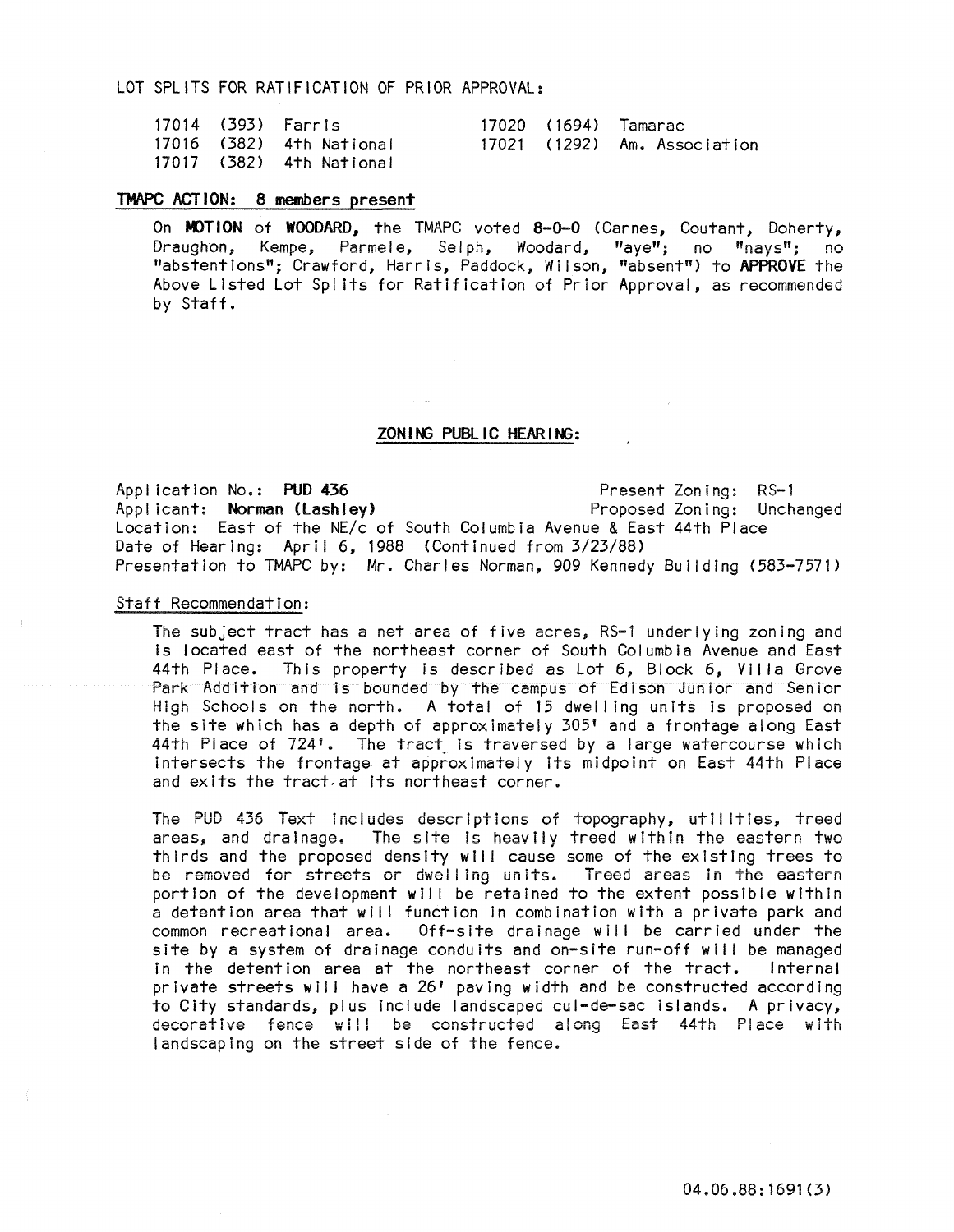According to the Text, livability space will be provided at a ratio of 5,000 square feet on each lot with 2,000 square feet per dwelling unit contained In the common areas thus meeting RS-l standards. The detention and park area will be improved to include a gazebo, walkway, a lawn croquet area and basketball court. Lot sizes on rectangular lots range in width from a minimum of 75' to a maximum of 94', averaging 78' for the <sup>11</sup> rectangular lots. Lots within the immediate area are typically 125' wide. The size of the neighboring lots, therefore, exceed RS-l minimums. Staff is not supportive of PUD 436 mainly due to the differences in widths between the proposed lots and lots existing in the Immediate area. If the lot count was reduced and the Outl ine Development Plan and Text revised accordingly, Staff would be supportive of the project. The major revision considered necessary would be to reduce the number of lots from 15 to 13, and also to Increase the lot width along East 44th Place to a minimum of 80' irrespective of the park area. The proposed plan and concept has merit and would be supported by Staff If revised as fol lows:

- 1) That the applicant's Outl ine Development Plan and Text be made a condition of approval, as modified herein.
- 2) Development Standards:

| Land Area (Gross): | (Net): | 238,808 sf<br>5.48 acres<br>220,706 sf<br>5.07 acres                                                                                              |
|--------------------|--------|---------------------------------------------------------------------------------------------------------------------------------------------------|
| Permitted Uses:    |        | Single-family residences with customary<br>accessory uses and associated private<br>recreational facilities as permitted in the<br>RS-1 District. |

| Maximum Number of Dwelling Units:                                                     | - 13                                                                 |
|---------------------------------------------------------------------------------------|----------------------------------------------------------------------|
| Land Area per DU with 13 Lots:                                                        | $18,362$ sf                                                          |
| Lot Sizes:                                                                            | 11,500 to 15,500 sf                                                  |
| Maximum Building Height:                                                              | 351                                                                  |
| Minimum Livability Space per DU<br>including Common Open Space and<br>Detention Area: | $7.500$ sf *                                                         |
| Minimum Yards:<br>Front/Private Street<br>Side                                        | $30!:$ Lot $4/25!$<br>5'/15' minimum separation between<br>buildings |
| Side/Private Street<br>Rear                                                           | 20'<br>251                                                           |

\* Common landscaped open space and landscape areas shal I be provided in accordance with Exhibits A, B, and C of the PUD 436 Text. Treed areas shall be preserved to the maximum extent possible.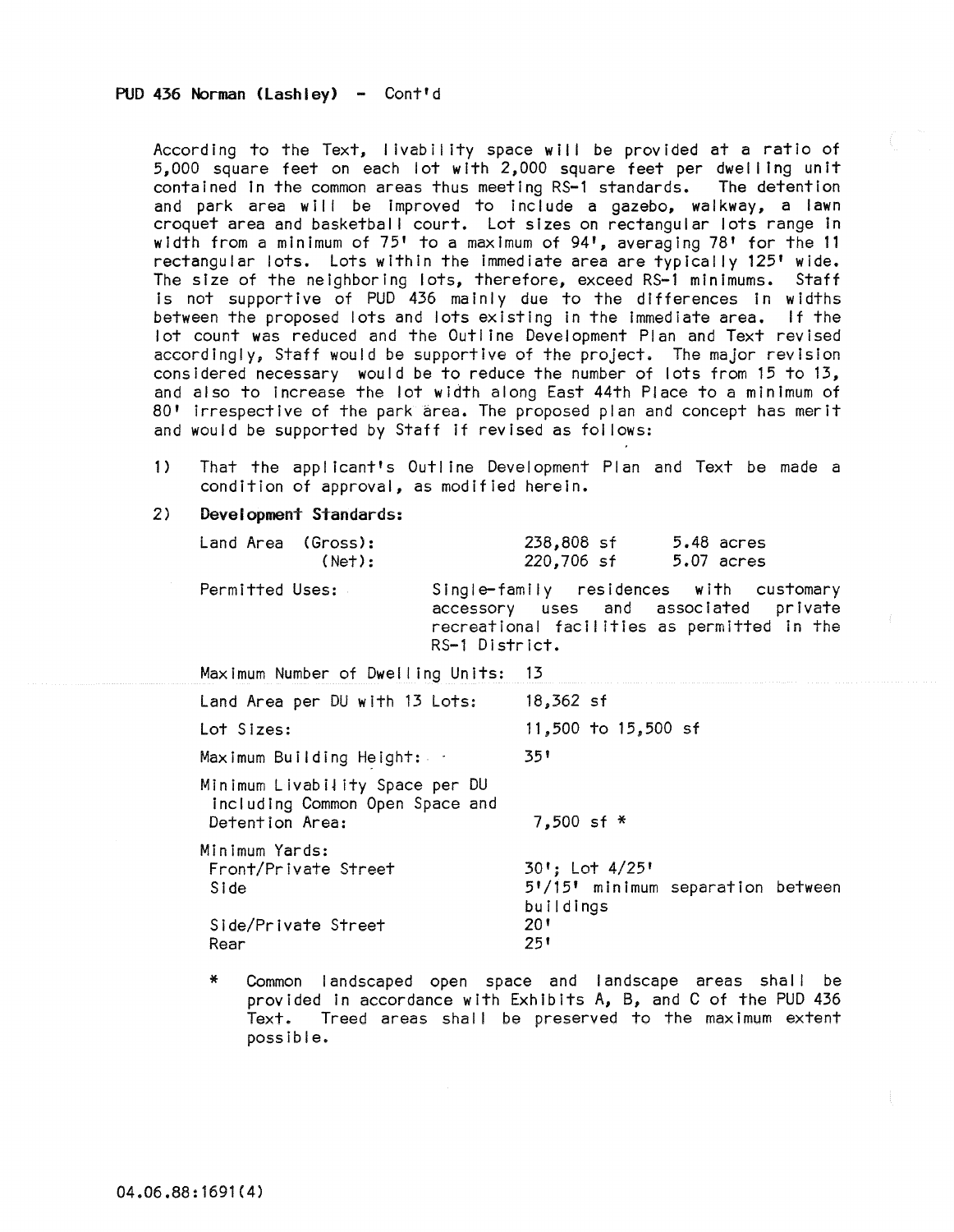- 3) Subject to TMAPC review and approval of conditions of the Technical Advisory Committee.
- 4) That the development be in general compliance with the RS-1 Zoning Code provisions unless modified by the PUD Text and approved by the TMAPC.
- 5) That the development include a combination wrought iron and masonry privacy fence along East 44th Place as provided In the PUD Text.
- 6) That a homeowners' association be created to provide for maintenance and operation of secured entrances, if any, at East 44th Place, and other private facilities such as dralnageways, Interior streets, parks and landscaped areas, and related private improvements.
- 7) That a Detail Site Plan shall be submitted to and approved by the TMAPC prior to issuance of any Building Permits. Approval and recording of the final plat may be substituted for the Detail Site Plan, except that details of landscaping, entrance designs, etc. shall continue to be subject to TMAPC review and approval prior to issuance of any Building Permits.
- 8) That a Detail Landscape Plan and Sign Plan be submitted to and approved by the TMAPC prior to granting an Occupancy Permit for any residential units in the development. The landscaping materials required under the approved Plan shall be maintained and replaced as a continued condition of graning Occupancy Permits.
- 9) That no Bui Iding Permit shall be issued until the requirements of Section 260 of the Zoning Code has been satisfied and approved by the TMAPC and filed of record In the County Clerk's office, Incorporating with in the Restrictive Covenants the PUD conditions of approval, making the City of Tulsa beneficiary to said Covenants.

## Appl lcant's Comments:

Mr. Charles Norman, representing the developer Mr. Lewis Price, advised Mr. Price would be building his home first and then developing the remainder of the lots within the subdivision, which would be a two to four year project. Mr. Norman advised the application had been amended to request 14 lots, not 15 as originally submitted, and he reviewed the Site<br>Plan and Concept Landscape Plan for PUD 436. He pointed out this Plan and Concept Landscape Plan for PUD 436. subdivision would be on a sewer system, as opposed to septic tanks used by surrounding tracts. Mr. Norman advised he had met with the neighborhood residents as to the concerns with the number of lots proposed for the project; however, he pointed out that under the Code, 13 lots would be permitted by right under RS-l standards.

Mr. Norman advised the appl lcant was also amending the proposed side yard setbacks set forth in the PUD Text to read, "5 feet; provided there shall be a minimum separation between structures of 20 feet, except that the building separation between Lots 1 and 2, and Lots 13 and 14 may be 15 feet". Mr. Norman further explained that the gross land area per lot proposed was 17,057 square feet, while the RS-1 requirement was only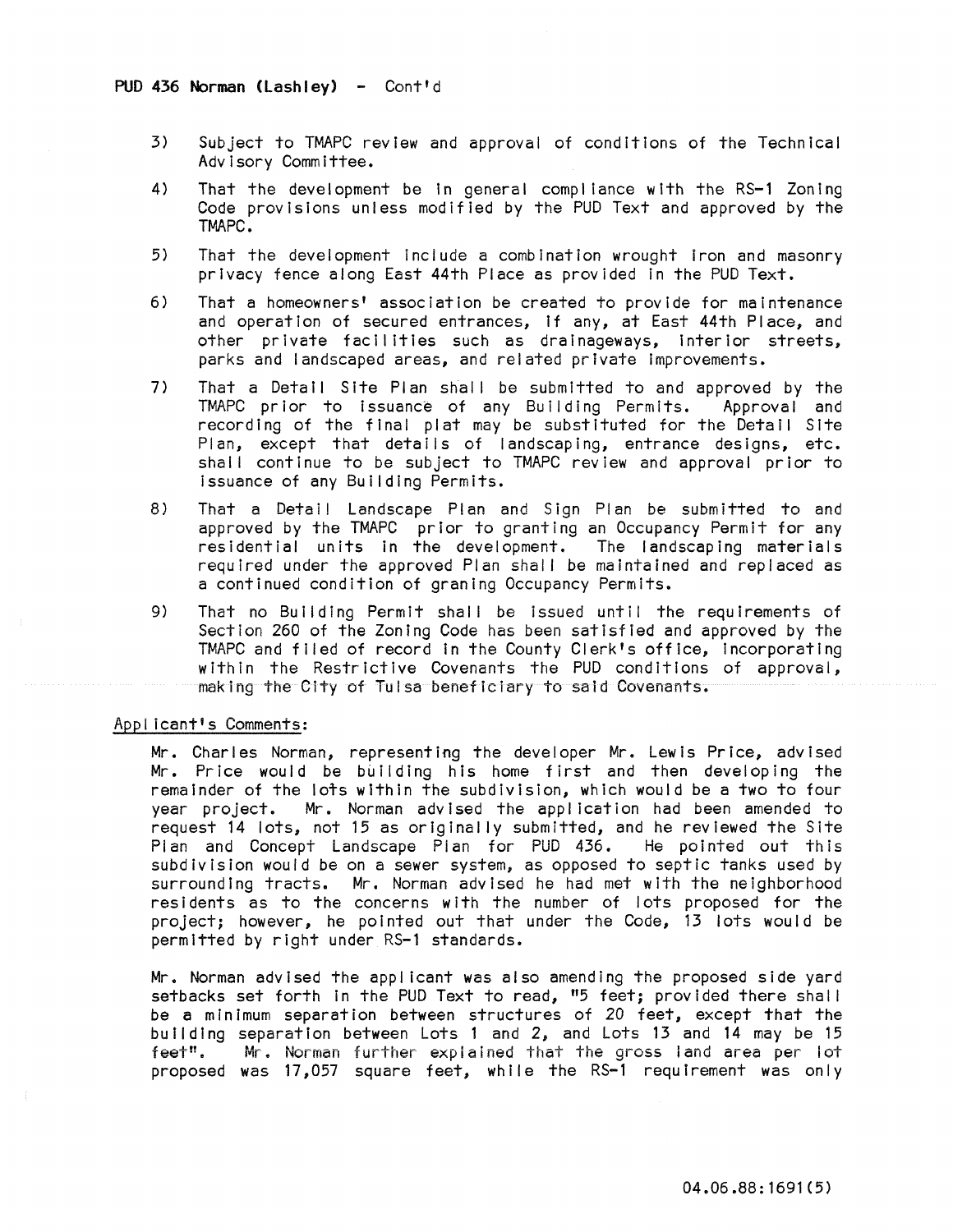16,000 square feet, and compared this proposal to the nearby Hidden Hills<br>Addition which had 16.533 square feet of gross land area per lot. In Addition which had 16,533 square feet of gross land area per lot. regard to the drainage and detention concept, Mr. Norman submitted for the record a letter from Hammond Engineering Company detailing the plans for this concept. He advised on the fencing proposed was a stone, brick and wrought Iron screening wal I, which woud provide extensive landscaping on the exterior of the screening wall.

In regard to the suggested 12 or 13 lots, Mr. Norman submitted and reviewed engineering plat studies, pointing out the benefits offered by the 14 lot configuration. He reiterated the amenities being offered were not normally provided in a conventional subdivision. He stated that a "plain, vanilla" type development could be achieved through the 12 or 13 lot conf Iguration. However, he· requested the Commission approve the 14 lot proposal with the modification to the side yard setbacks.

### Interested Parties: Address:

| Mr. John Moody, Attorney               | 7666 East 61st Street, #240 | 74133 |
|----------------------------------------|-----------------------------|-------|
| Mr. Robert Fraley                      | 4215 South Columbia Place   | 74105 |
| Ms. Gayla Blase                        | 2798 East 44th Place        | Ħ     |
| Mr. Richard Burgess                    | 4247 South Columbia Place   | m     |
| Mr. A.B. Hawkins                       | 2915 East 44th Place        | Ħ     |
| Mr. Wally Bryce                        | 2788 East 44th Place        | Ħ     |
| Mr. H.J. Trinder                       | 2948 East 44th Place        | Ħ     |
| Mr. H. Robert Wood                     | 3101 East 45th Street       | Ħ     |
| Ms. Julia Atherton                     | 2735 East 44th Place        | Ħ     |
| Dr. W.J. O'Meilia                      | 2750 East 44th Street       | Ħ     |
| Ms. Laura Breitenstein                 | 2749 East 44th Place        | Ħ     |
| Mr. Arthur Whitt 2709 East 42nd Street |                             | Ħ     |
|                                        |                             |       |

Mr. John Moody advised he was representing several Interested parties from the neighborhood, and presented protest petitions with 164 signatures. Mr. Moody thanked Mr. Norman and his client for the cooperation extended in keeping the residents advised of the proposal, however, the homeowners still had several concerns. Mr. Moody stated the residents did not feel the proposed development met the requirements of the PUD Chapter of the Zoning Code, as they bel ieved this proposal was not compatible with the adjoining and surrounding property as to lot size, frontage, open space, etc. He submitted a series of photographs of homes in the neighboring subdivisions.

Mr. Moody stated the primary objections to be: the number of dwell ing units proposed; the double-frontage lots on 44th Place; the proposed screening wall and landscaping; and placement close to the street which was totally out of character with the other homes In this area. He added that the residents felt the proposed design created a "fortress enclave", which was also out of character with the atmosphere of the neighborhood. Mr. Moody commented that the 17,000 square foot lots as mentioned by the applicant appeared to include the right-of-way, as he contended the actual lot size was much less (9,000 to 15,000 square feet). He advised the protestants felt 10 to 12 dwelling units was a more appropriate range rather than the 14 units proposed.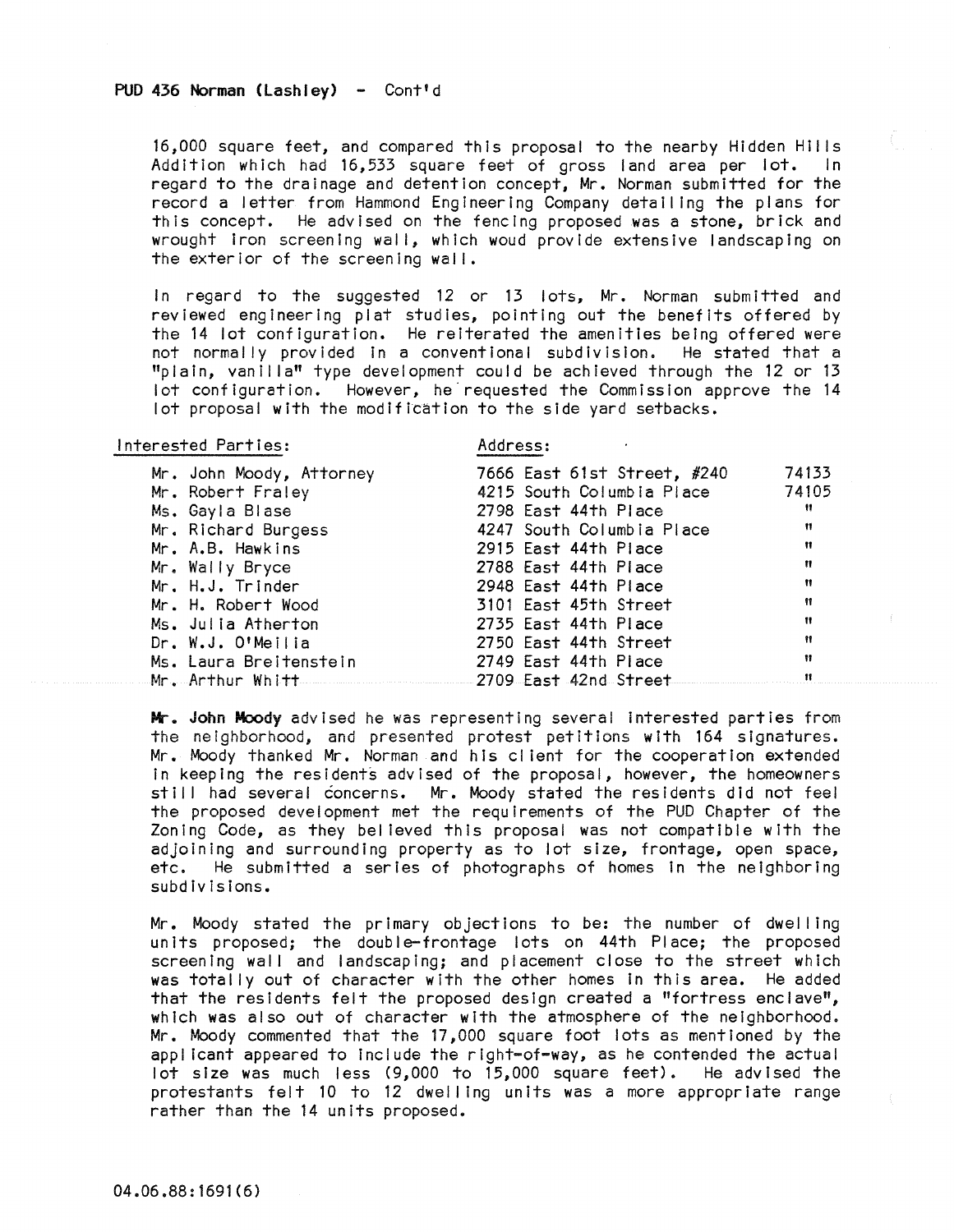Acknowledging the opposition to 14 lots, Mr. Parmele pointed out that the applicant could, by right, develop 13 lots. Mr. Moody stated the protestants were mainly objecting to the appearance of the lots backing to 44th Place, as this was totally out of character with the homes In the area that had large setbacks fronting the street. Mr. Doherty commented that the suggested 10 to 12 lots would be too restrictive considering the Code permitted 13 by right, and the applicant was submitting this PUD voluntarily.

Mr. Carnes confirmed that, if the land needed for detention was subtracted, there would still be enough for 13 lots. Mr. Coutant asked if the protestants were objecting to a solid screening fence, or the the fact that the fence proposed was partially wrought iron and not solid. Mr. Moody repl ied that they were objecting to the whole design concept of the screening. In response to Commissioner Selph, Mr. Moody confirmed the protestants would still be opposed to the PUD should the TMAPC support Staff's recommendation for 13 lots.

Mr. Robert Fraley, a resident in this area since 1969, stated he would i ike to see the quai ity and character of the neighborhood maintained as it currently existed. He commented that he did not feel the Issue to be the number of lots proposed; but the Impact of the design as he did not feel the proposed development was in keeping with that of the neighborhood. Commissioner Selph reiterated that the appl icant could, by right, develop 13 lots without having to submit a PUD, and that the PUD offered more protection than the RS-l standards. Supporting Commissioner Selph's comments, Ms. Kempe added that this PUD did not really change much of what the appl icant could do under the existing zoning. In regard to the wall, Mr. Gardner clarified that the wall could be installed in some form even on the plats showing the conventional 12 or 13 lots. Mr. Fraley expressed concern that this development would impact the value of the existing homes.

In regard to the houses backing on 44th Place, Mr. Draughon obtained clarification that the houses would be 25' from the street with the fence on the property I ine which was approximately 12' from the curb.

Ms. Gayla Blase agreed with the objections raised by Mr. Moody and commented on the frustrations of the residents as to their limited options. Ms. Blase stated strong opposition to the wall and the back of the dwel I ings facing 44th Place. Ms. Kempe commented as to what would be permitted under the existing RS-l zoning.

**Mr.** Richard Burgess stated concern as to the impact of this development on the property values, and joined the opposition to the dwel I ings backing on 44th Place. Mr. Burgess also expressed concern about the water discharge to the east.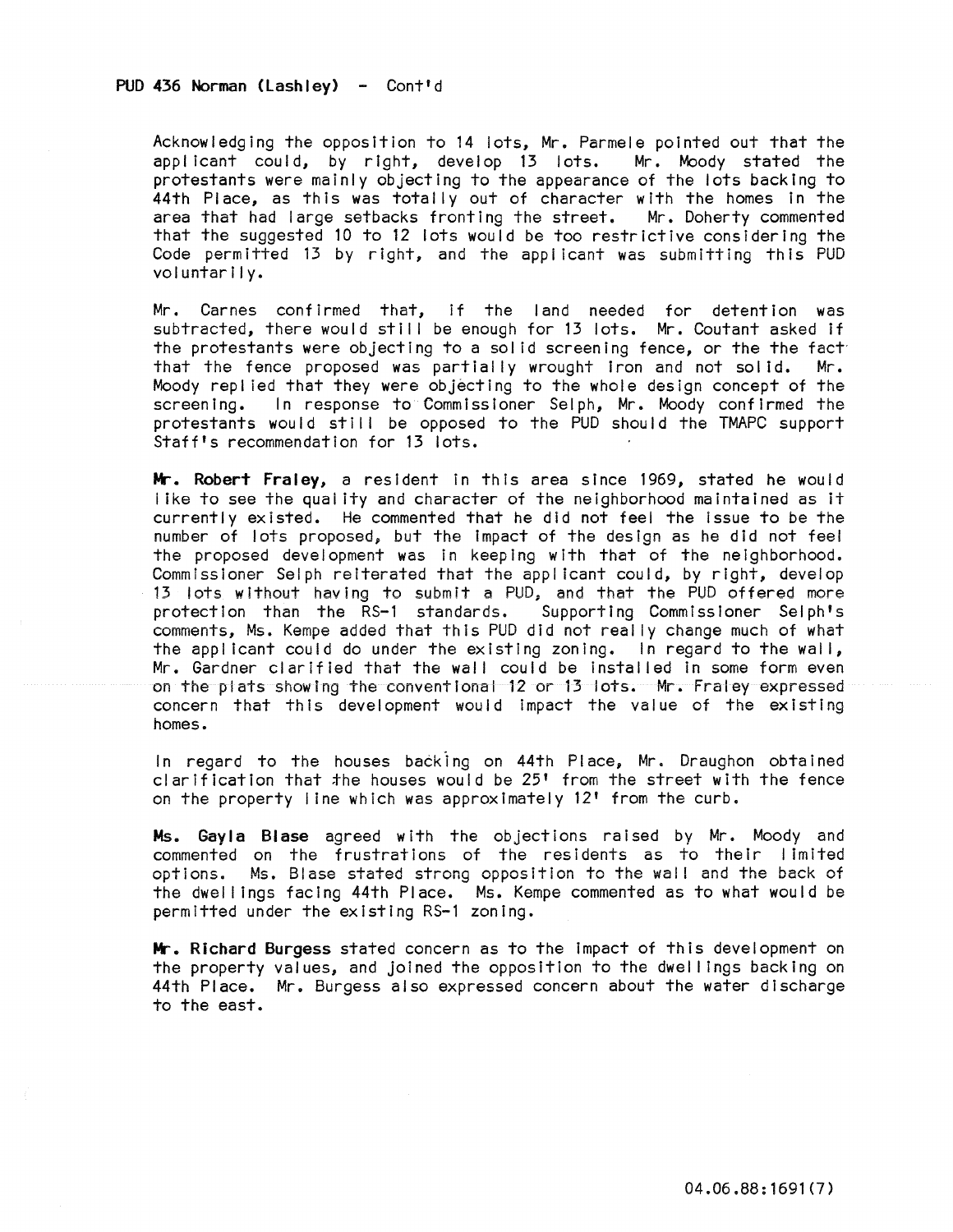Mr. A.B. Hawkins stated objection to height and design of the (detention) wall, which he understood would be 16' high. Mr. Hawkins requested the PUD be postponed until the floodplain elevations could be determined, as there appeared to be a discrepancy between the Department of Stormwater Management (DSM), the City of Tulsa, and the Corps of Engineers. Mr. Parmele read the DSM comments submitted which indicated a Watershed Development Permit would be required prior to development. He further suggested Mr. Hawkins check with DSM as to the floodplain maps. Ms. Kempe added that this same detention would be required regardless of how the property developed.

Mr. Wally Brise commented that, while he would like to see the number of dwelling units reduced, he felt this proposal was done tastefully; especially considering the fact that the applicant could develop 13 lots under conventional zoning. Mr. Brlse remarked on the advantages offered by the sewer system installation to the entire area. He advised he lived across from the subject tract and he would rather'see the screening wall and landscaping, as proposed to the existing view of a vacant lot which had been used as a dumping ground. Mr. Brlse expressed some concern, considering the cost of the amenities proposed, that the project might be abandoned due to financial failure. Mr. Brise obtained clarification that an Occupancy Permit would not be Issued until the conditions of the PUD had been met.

Mr. H.J. Trinder, a resident in this area for 26 years, stated opposition to this plan for the reasons mentioned by Mr. Moody.

Mr. H. Robert Wood joined in the concerns expressed regarding water run-off and the possibilty of flooding to his property. Mr. Wood agreed with those protesting the density of the project. Commissioner Sel ph asked Mr. Wood, knowing that a Watershed Development Permit would be required, if he would prefer the proposed PUD or leaving the site as is to be developed under RS-1 standards. Mr. Wood admitted this was a difficult question, and in I ieu of having the houses developed to the character of the existing homes with large lots and open space, he would prefer 13 lots to 15 lots.

Ms. Julia Atherton concurred with the objections presented by Mr. Moody on behalf of the residents.

Dr. W.J. O'Mellia agreed with those protestants who felt this concentration of dwel ling units was not In keeping with the the nature or character of the neighborhood.

Ms. Laurie Breitenstein commented that she felt if the Commission approved this application, it would further jeopardize the salability of homes In this area, as she and her husband have had difficulty sel ling their home In the \$130,000 to \$160,000 range, while this development proposed a \$250,000 price range.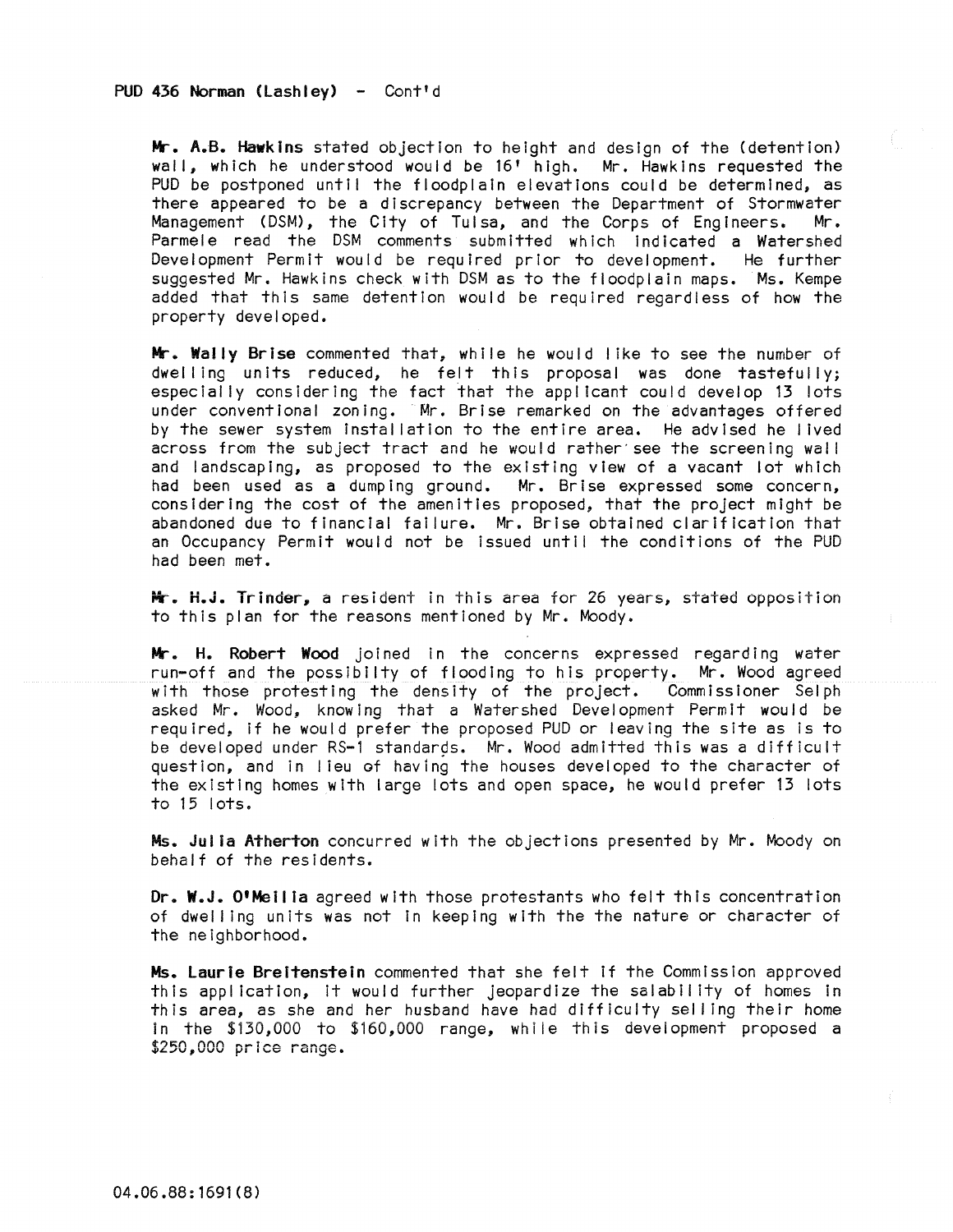Mr. Arthur Whitt stated that he felt the Commission would be making a mistake If they assumed that the developer would be financially able to build even 13 lots, and he did not think people would move Into such a confined area.

### Applicant's Rebuttal:

Mr. Norman clarified that the screening wall would be a maximum of 6' tall, and that the PUD would require all of the screening and landscaping to be installed before the first residence was occupied. In regard to drainage concerns, Mr. Norman reviewed the detention requirements. Mr. Norman pointed out that the detention area wall would be approximately 9.8' tall, and not 16' as mentioned by a protestant. He added that this was the only development within this square mile that provided detention. Mr. Norman reiterated that the decision facing the TMAPC and City Commission was whether to approve a conventional development with 13 lots, or approve the 14 lot proposal with the amenities pledged in the PUD.

### Review Session:

Mr. Doherty commented that he felt the community would be better served by the controls of the PUD and would, therefore, move for approval of PUD 436 with the amendments for 14 lots and side yard setbacks, as submitted by the applicant.

Mr. Carnes stated he agreed, in part, with Mr. Doherty; however; he would be voting against the motion as he could not support any number of lots he<br>felt to be outside the RS-1 standards. In reply to Mr. Parmele, Mr. felt to be outside the RS-1 standards. Gardner clarified that 14.9 was the maximum number of units al lowed under RS-1; however, physically the lots would have to be less than the 80' average. Since the applicant has reduced this to 14 lots, they all average 80' or greater; 15 lots would not be permitted without BOA approval of a variance. Mr. Parmele advised he was familiar with this neighborhood and was in sympathy with the residents as they were facing the problem of infill .developments. However, legally, 14.9 lots would allowed without BOA review, should the developer be able to lay it out; therefore, he felt compel led to go along with the developer.

CommIssioner Selph stated he was also sympathetic to the concerns of the protestants, and he felt the PUD would offer more protection than the standard RS-1 development. However, he concurred with Staff and Mr. Carnes In support of 13 lots. Mr. Draughon advIsed he would be voting against the amendment as he felt the developer could offer a configuration where the backs of the houses were not facing 44th Place.

Mr. Coutant stated that It appeared from the comments of the Interested parties, that the densIty of the project was not the main concern, as they did not want the development with either 13 or 14 lots. Further, he did not see this as a pivotal issue between the motion for 14 lots or the Staff recommendation for 13 lots. He stated the Issues raised as to the aesthetic value was subject to personal opinion, and he believed this proposal would be compatible with the neighborhood considering the quality of the development. Therefore, he would be voting in favor of the motion.